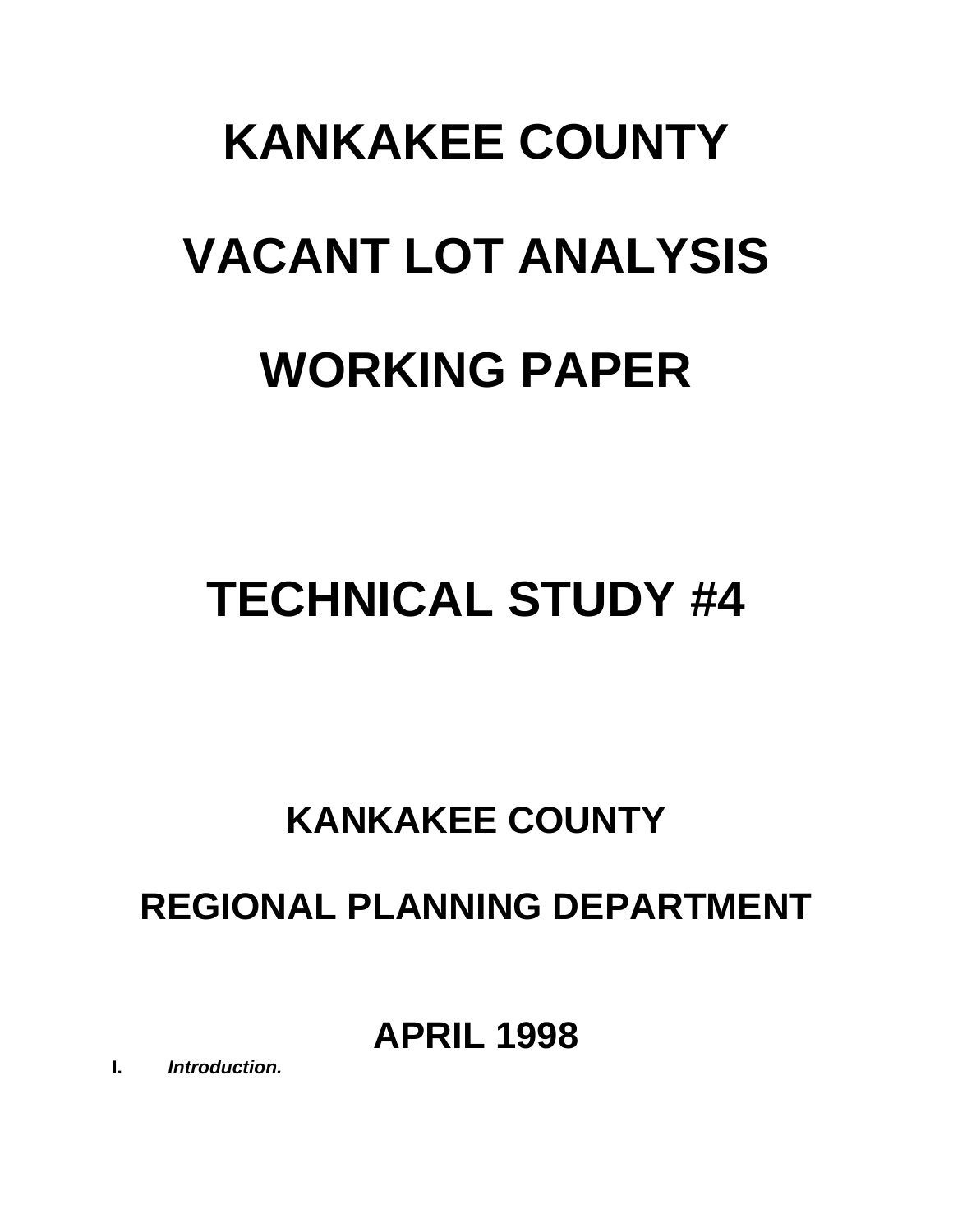This study was requested by the Planning, Zoning, and Agriculture Committee of the Kankakee County Board in response to the increasing number of requests to subdivide highly productive agricultural land for low-density residential use. The study focuses on subdivision development over the past fifteen years, the period after the disabling recession of 1982 that crippled the County's economic base.

The study was conducted in February and March of 1998 by staff members of the Kankakee County Regional Planning Department. County staff conducted a field study that recorded the homes presently inhabited in each subdivision platted since 1983. Homes presently under construction during the field study were counted as an inhabited structures. The land use of vacant lots were also recorded. The study categorizes the features mentioned above by township.

Since 1983, there have been 40 subdivisions approved in the unincorporated parts of Kankakee County. These subdivisions have generated 930 new lots available for residential construction. Of the total number lots available, only 28%, or 260 are occupied by a structure.

This document is intended for informational purposes only and should be consulted when future subdivision proposals come before the PZA Committee to determine the availability of lots within a specified region. Further information can be added to the study upon request.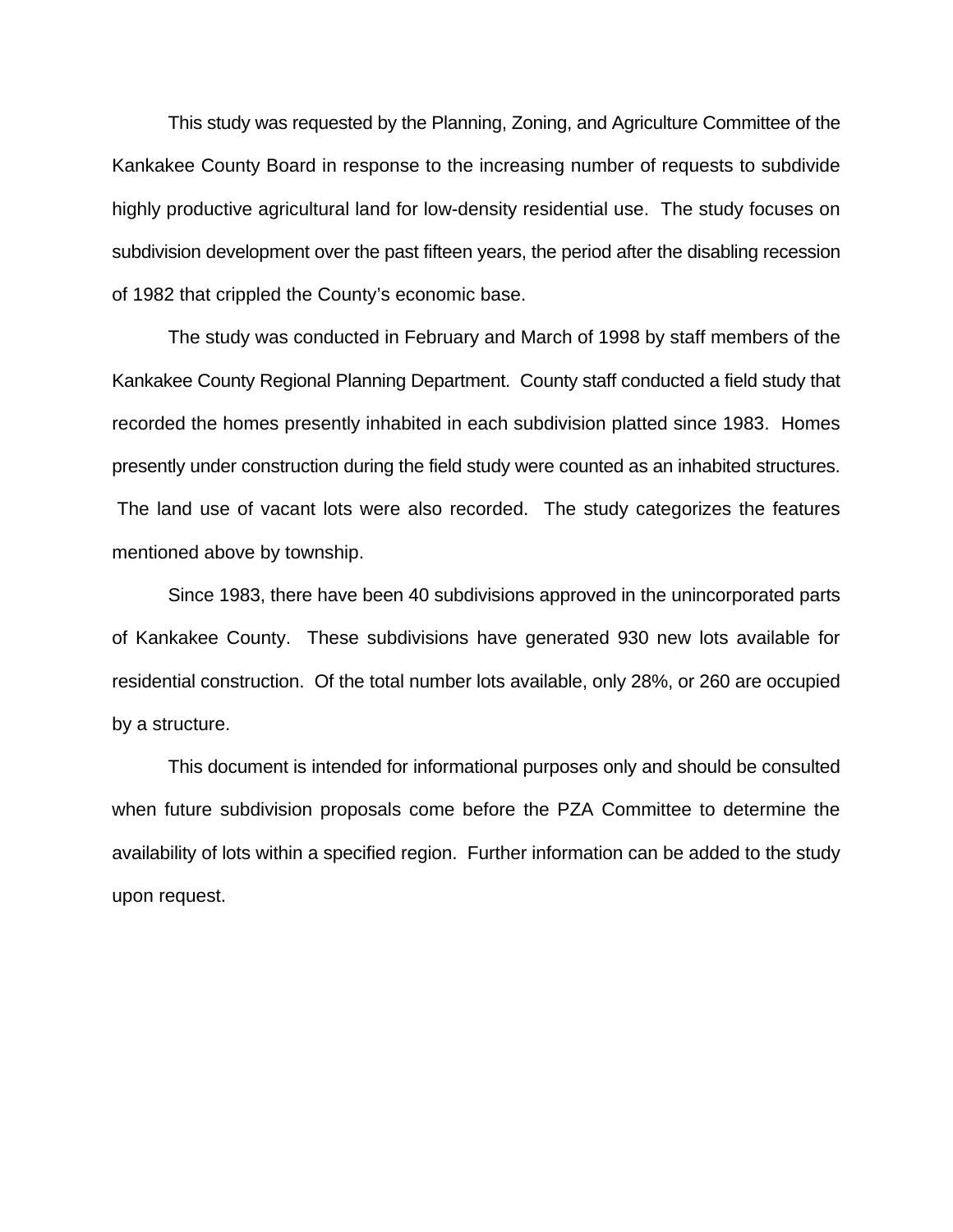#### **II.** *Subdivision Characteristics*

#### **A. New Subdivisions**

Planning staff researched the records of the County Recorder to determine the amount and location of subdivisions approved by the County Board since 1983. Graphically illustrated below, a total of forty (40) subdivisions have been platted since 1983 and are listed by township on Table 1 and a pie chart graphically illustrates the distribution of subdivisions by township in Chart 1.

Table 1.

| <b>Township</b> | # of Subdivisions | <b>Township</b> | # of Subdivisions |
|-----------------|-------------------|-----------------|-------------------|
| Aroma           |                   | Rockville       |                   |
| Bourbonnais     | 12                | St. Anne        |                   |
| Ganeer          | 3                 | Salina          |                   |
| Limestone       | 8                 | Sumner          |                   |
| Manteno         |                   | Yellowhead      |                   |
| Momence         | 3                 | <b>Total</b>    | 40                |

Number of New Subdivisions, by Township

Chart 1.

### **Kankakee County**

Platted Subdivisions, 1983-1998 **Bourbonnals**  $\boxed{12}$ Ganeer Aroma  $\blacksquare$  $\boxed{2}$  $\boxed{2}$ Yellowhead  $\blacksquare$  $\boxed{\bullet}$  $\blacksquare$  $\boxed{2}$ Sumner Limestone  $\boxed{2}$  $\boxed{2}$ Salina  $\blacksquare$ St. Anne Rockville **Manteno** Momence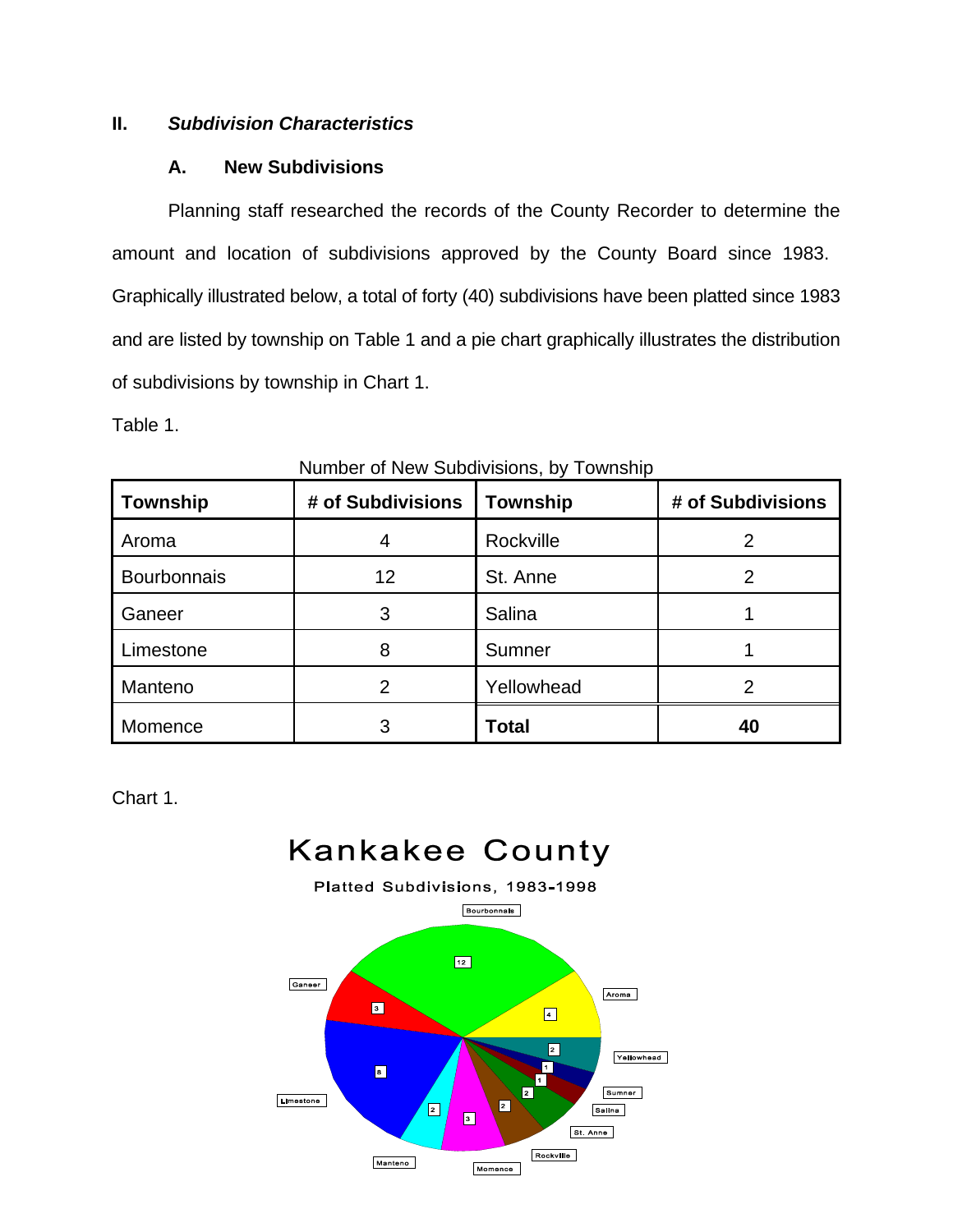It should be noted that there are six townships that did not have a residential subdivision locate within their unicorporated boundaries during the period of study. The townships are Essex, Kankakee, Norton, Otto, Pembroke, and Pilot. These townships will be excluded from the remainder of this chapter since they do not have data that pertains to recent subdivisons.

#### **B. Buildable Lots**

The 40 unincorporated subdivisions approved by the County Board over the past 15 years have produced 930 lots that are zoned for single-family use. 54.4% of the lots created since 1983 are situated in Bourbonnais Township, one of the fastest growing townships in the County. Limestone Township ranks second in buildable lots in this survey contributing 29.7%. The remaining buildable lots are scattered equally through the remaining townships. The distribution of buildable lots is shown on the following page in table 2.

A feature that a subdivision may possess, but does not qualify as a buildable lot in this survey would be land dedicated for right-of-way, park, outlot, easement, or stormwater retention purposes. A detailed description of buildable lots per subdivision is shown in section "D" of this chapter.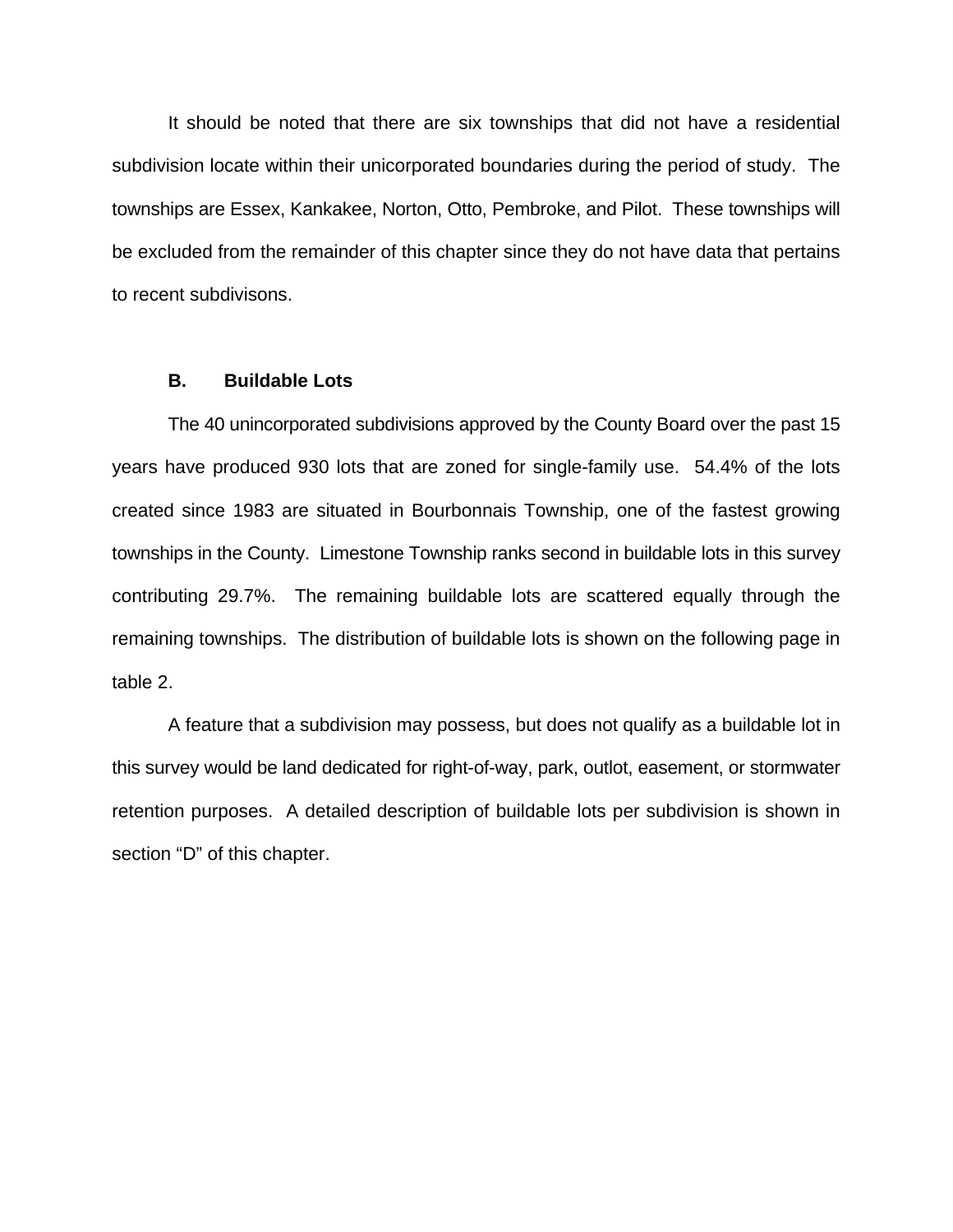#### Table 2.

| <b>Township</b>    | <b>Buildable Lots</b> | % of Total |
|--------------------|-----------------------|------------|
| Aroma              | 46                    | 5.0%       |
| <b>Bourbonnais</b> | 506                   | 54.4%      |
| Ganeer             | 23                    | 2.5%       |
| Limestone          | 276                   | 29.7%      |
| Manteno            | $\overline{2}$        | 0.2%       |
| Momence            | 13                    | 1.4%       |
| Rockville          | 29                    | 3.1%       |
| St. Anne           | 14                    | 1.5%       |
| Salina             | 3                     | 0.3%       |
| Sumner             | 3                     | 0.3%       |
| Yellowhead         | 15                    | 1.6%       |
| Total              | 930                   | 100.0%     |

Number of Buildable Subdivision Lots/Percentage of Total By Township



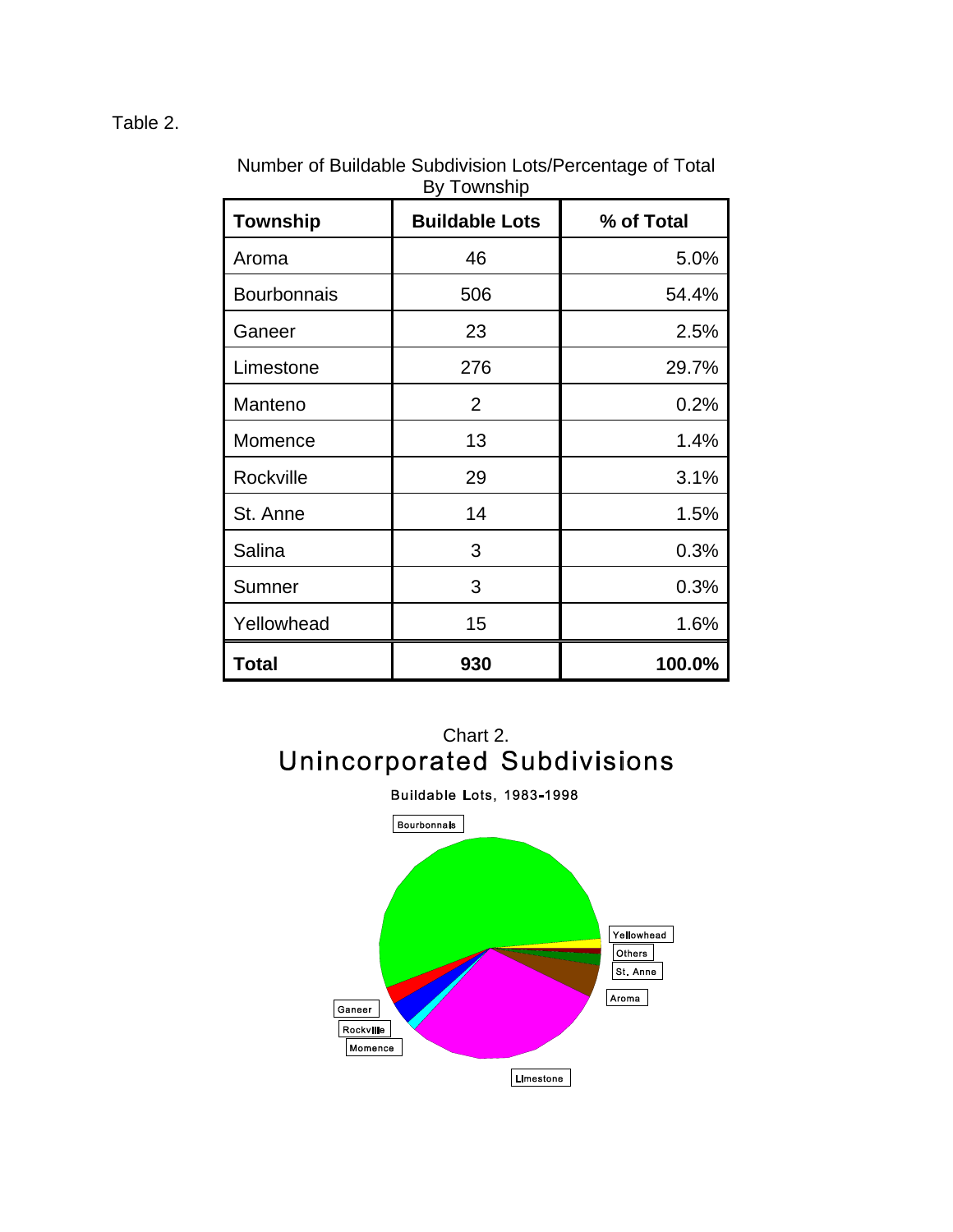#### **C. Vacant Lots**

The crux of the study is to determine the volume of vacant and developable lots that are available in unincorporated Kankakee County subdivisions that were approved after 1983. The data in table 3 below highlights two important features; the number of lots that are available for contruction, and second, the percentage of lots presently vacant. Again, Bourbonnais Township and Limestone Township surpass all of the townships in this category because of the high activity of development they have endured over the past 15 years.

Table 3.

| <b>Township</b>    | <b>Vacant Lots</b> | % of Co. Total |
|--------------------|--------------------|----------------|
| Aroma              | 33                 | 4.9%           |
| <b>Bourbonnais</b> | 388                | 57.9%          |
| Ganeer             | 7                  | 1.1%           |
| Limestone          | 193                | 28.8%          |
| Manteno            | 0                  | 0.0%           |
| Momence            | 5                  | 0.8%           |
| Rockville          | 26                 | 3.9%           |
| St. Anne           | 9                  | 1.3%           |
| Salina             | 0                  | 0.0%           |
| Sumner             | 0                  | 0.0%           |
| Yellowhead         | 9                  | 1.3%           |
| <b>Total</b>       | 670                | 100.0%         |

Vacant Subdivision Lots/Percent of Total Lots By Township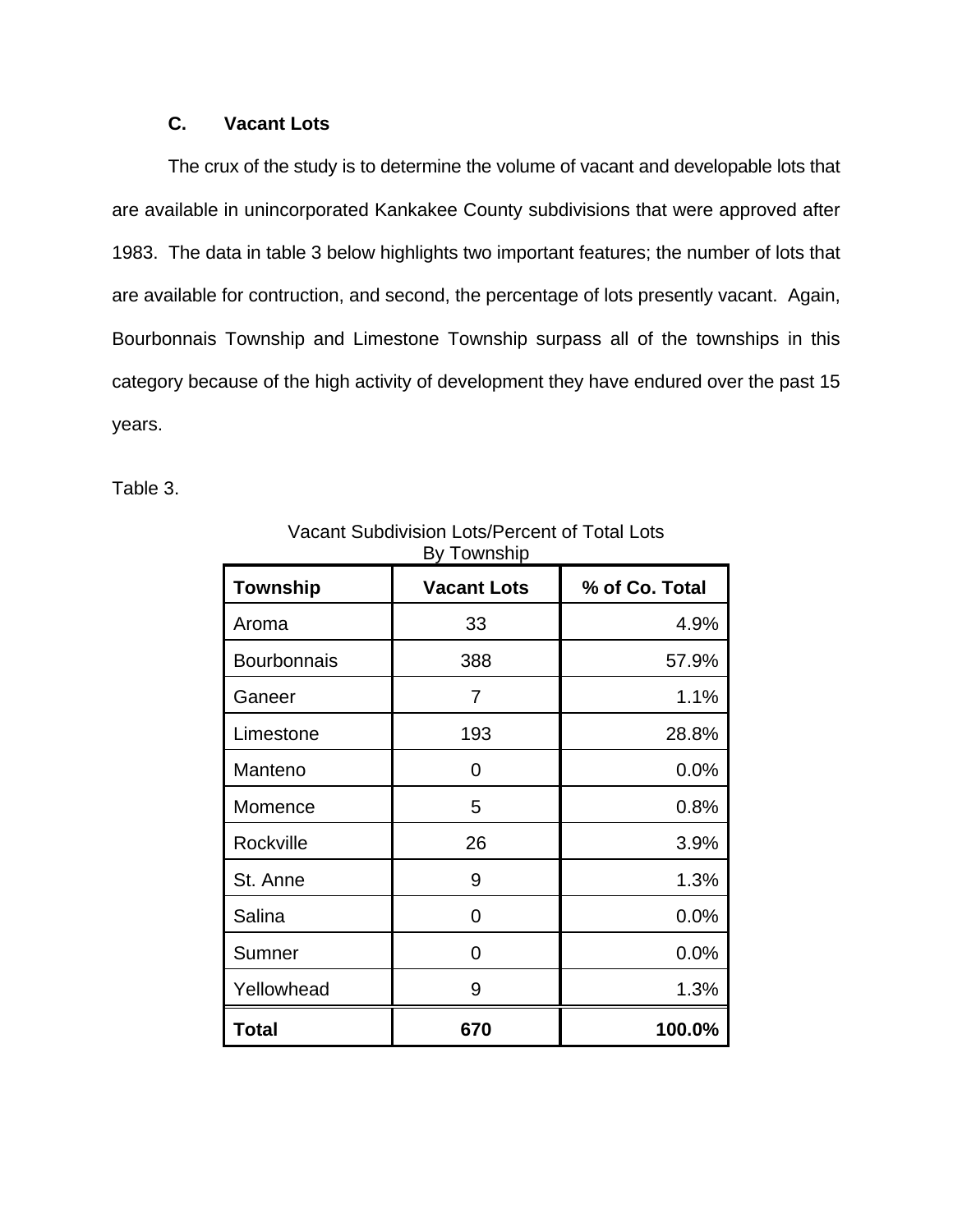The ratio of occupied lots to vacant lots is quite staggering. County-wide, for every structure built within a subdivision, there are 2.6 lots sitting vacant. Rockville Township, located in the northwestern part of the County, has the highest rate (8.6) and three townships, Manteno, Salina, and Sumner do not have a rate becuase they do not have any vacant lots. Shown below, table 4 outlines by township the occupancy/vacancy ratio and and on the following page, chart 3 displays a bar chart that does the same.

Table 4.

| <b>Township</b>    | <b>Vacant Lots</b> | <b>Occupied Lots</b> | <b>V/O Ratio</b> |
|--------------------|--------------------|----------------------|------------------|
| Aroma              | 33                 | 13                   | 2.5:1            |
| <b>Bourbonnais</b> | 388                | 118                  | 3.2:1            |
| Ganeer             | $\overline{7}$     | 16                   | 0.4:1            |
| Limestone          | 193                | 83                   | 2.3:1            |
| Manteno            | 0                  | $\overline{2}$       | No Ratio         |
| Momence            | 5                  | 8                    | 0.6:1            |
| Rockville          | 26                 | 3                    | 8.6:1            |
| St. Anne           | 9                  | 5                    | 1.8:1            |
| Salina             | $\overline{0}$     | 3                    | No Ratio         |
| Sumner             | 0                  | 3                    | No Ratio         |
| Yellowhead         | 9                  | 6                    | 1.5:1            |
| <b>Total</b>       | 670                | 260                  | 2.6:1            |

Subdivsion Vacancy/Occupancy Ratio By Township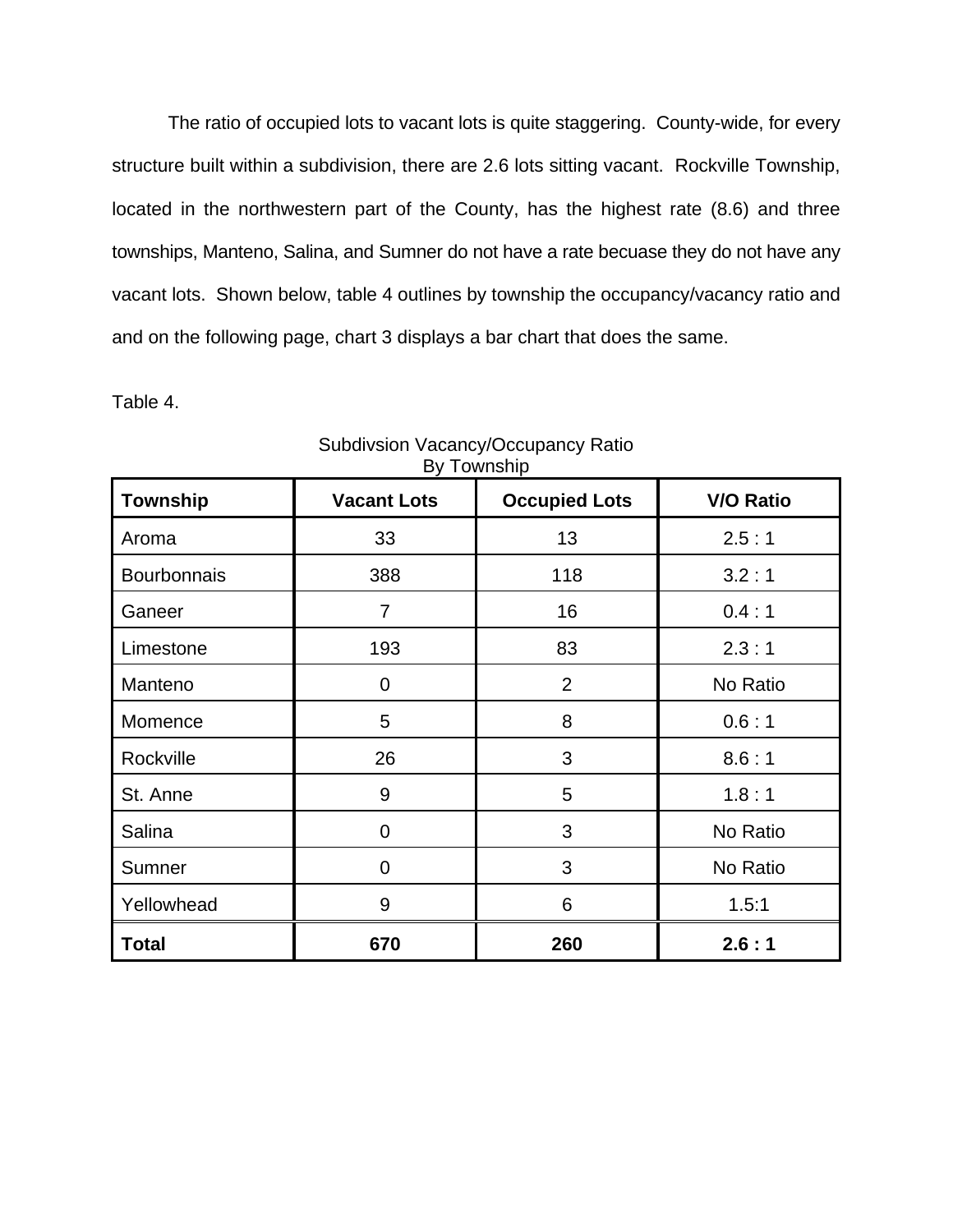Chart 3.



#### Unincorporated Subdivisions (1983-1998)

Table 5 measures the percentage of buildable lots that are presently vacant within unincorporated subdivisions. The percentage is calculated by taking the total amount of lots available (buildable) for construction and dividing that number by the amount of vacant lots. Chart 4 outlines the percentage of vacant lots in a bar graph.

Table 5.

| <b>Township</b>    | <b>Buildable Lots</b> | <b>Vacant Lots</b> | Percentage of<br><b>Vacant Lots</b> |
|--------------------|-----------------------|--------------------|-------------------------------------|
| Aroma              | 46                    | 33                 | 71.7%                               |
| <b>Bourbonnais</b> | 506                   | 388                | 76.7%                               |
| Ganeer             | 23                    | 7                  | 30.4%                               |
| Limestone          | 276                   | 193                | 69.9%                               |
| Manteno            | $\overline{2}$        | 0                  | 0.0%                                |
| Momence            | 13                    | 5                  | 38.4%                               |

#### Percentage of Vacant Subdivision Lots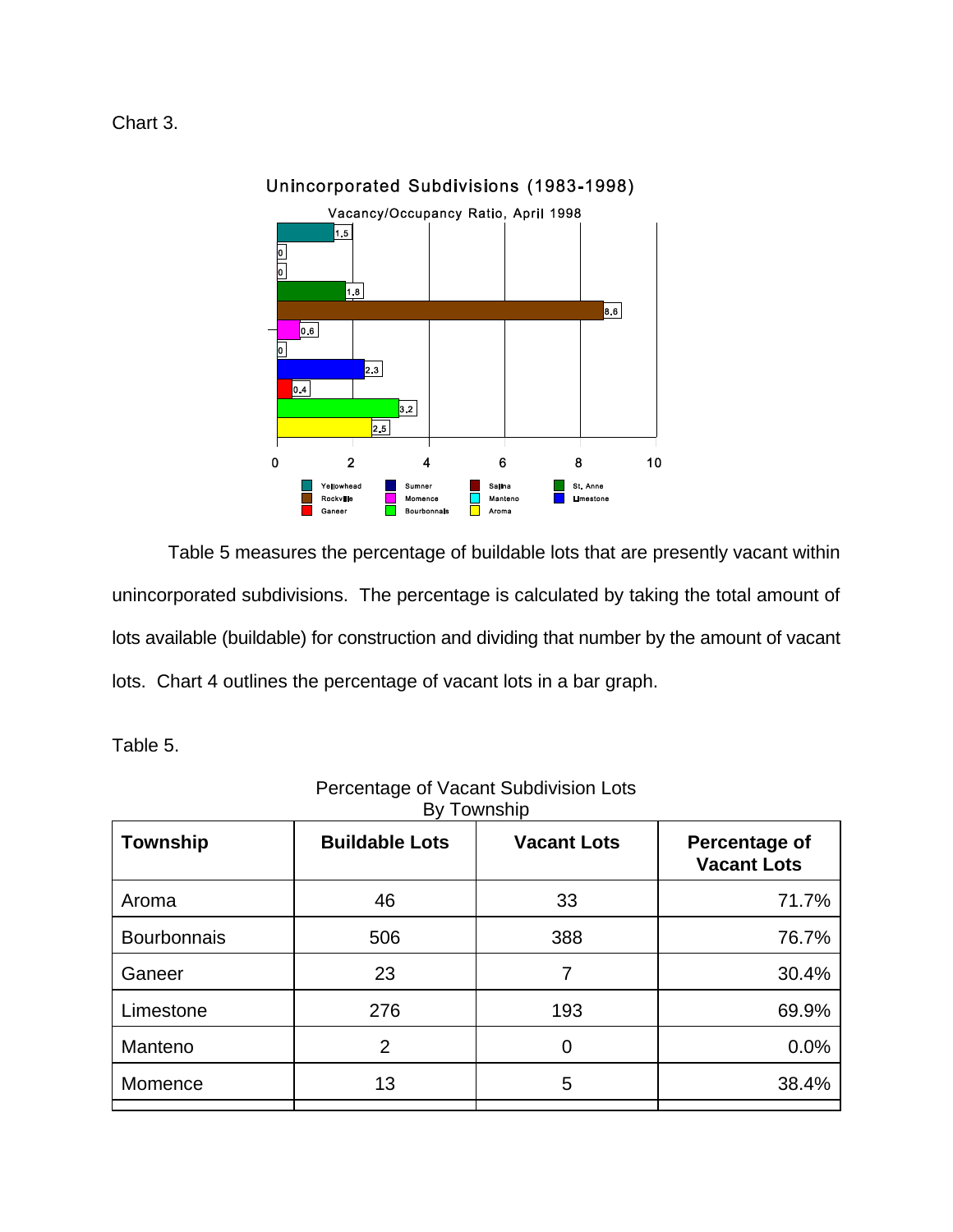| <b>Township</b> | <b>Buildable Lots</b> | <b>Vacant Lots</b> | Percentage of<br><b>Vacant Lots</b> |
|-----------------|-----------------------|--------------------|-------------------------------------|
| Rockville       | 29                    | 26                 | 92.9%                               |
| St. Anne        | 14                    | 9                  | 64.3%                               |
| Salina          | 3                     | 0                  | 0.0%                                |
| Sumner          | 3                     | 0                  | 0.0%                                |
| Yellowhead      | 15                    | 9                  | 60.0%                               |
| <b>Total</b>    | 930                   | 670                | 72.0%                               |

Chart 4.



#### Unincorporated Subdivisions (1983-1998)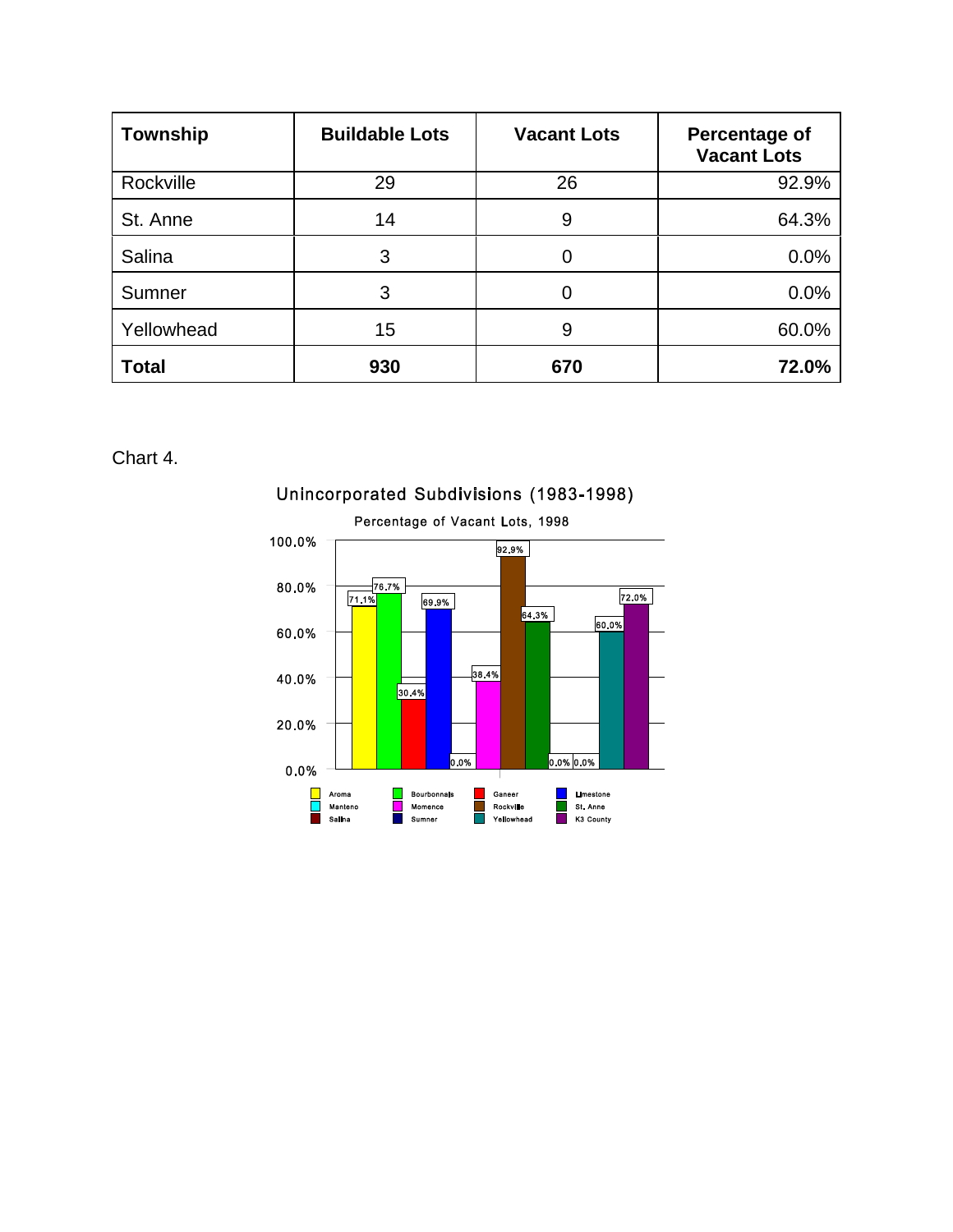#### **D.** *Subdivision Analysis.*

Table 6 identifies the number of buildable lots, the number of vacant lots, the percentage of vacant lots, and consumption rate of each subdivision approved by the County Board since 1983. The consumption rate measures the period time a subdivision is projected to be completed based on the pace of construction that has taken place since the subdivision's inception.

Table 6.

| By Township                      |                          |                       |                                 |                         |                            |
|----------------------------------|--------------------------|-----------------------|---------------------------------|-------------------------|----------------------------|
| <b>Subdivision</b>               | <b>Buildable</b><br>Lots | <b>Vacant</b><br>Lots | <b>Percent</b><br><b>Vacant</b> | Year<br><b>Approved</b> | <b>Consumption</b><br>Rate |
| <b>Aroma Township</b>            |                          |                       |                                 |                         |                            |
| Hickory Grove 6th Add.           | 9                        | 8                     | 88.9%                           | 1994                    | 32.0                       |
| <b>Highland Estates Ranch</b>    | 31                       | 23                    | 74.1%                           | 1996                    | 5.8                        |
| Gary Ray Sub.                    | 3                        | $\overline{2}$        | 66.7%                           | 1991                    | 14.3                       |
| Shorewood 3rd Add.               | 3                        | 0                     | 0.0%                            | 1991                    | 0.0                        |
| <b>Total</b>                     | 46                       | 33                    | 71.7%                           |                         |                            |
| <b>Bourbonnais Township</b>      |                          |                       |                                 |                         |                            |
| <b>Bon Vivant Bordeaux</b>       | 139                      | 118                   | 84.5%                           | 1995                    | 16.9                       |
| <b>Bridalwood Meadows</b>        | 9                        | 6                     | 66.7%                           | 1995                    | 6.0                        |
| Hunters Run Sub.                 | 34                       | 14                    | 41.2%                           | 1994                    | 2.8                        |
| Hunters Run 1st Add.             | 38                       | 32                    | 84.2%                           | 1995                    | 16.0                       |
| Hunters Run 2nd Add.             | 32                       | 32                    | 100.0%                          | 1997                    |                            |
| Oak Trace Sub.                   | 26                       | 25                    | 96.2%                           | 1996                    | 50.0                       |
| <b>Riverside Country Estates</b> | 46                       | 27                    | 58.7%                           | 1988                    | 14.2                       |
| Riverside C.E. 1st Add.          | 16                       | 13                    | 81.3%                           | 1991                    | 30.9                       |
| Riverside C.E. 2nd Add.          | 32                       | 31                    | 96.9%                           | 1995                    | 93.0                       |

#### Unincorporated Kankakee County Subdivision Analysis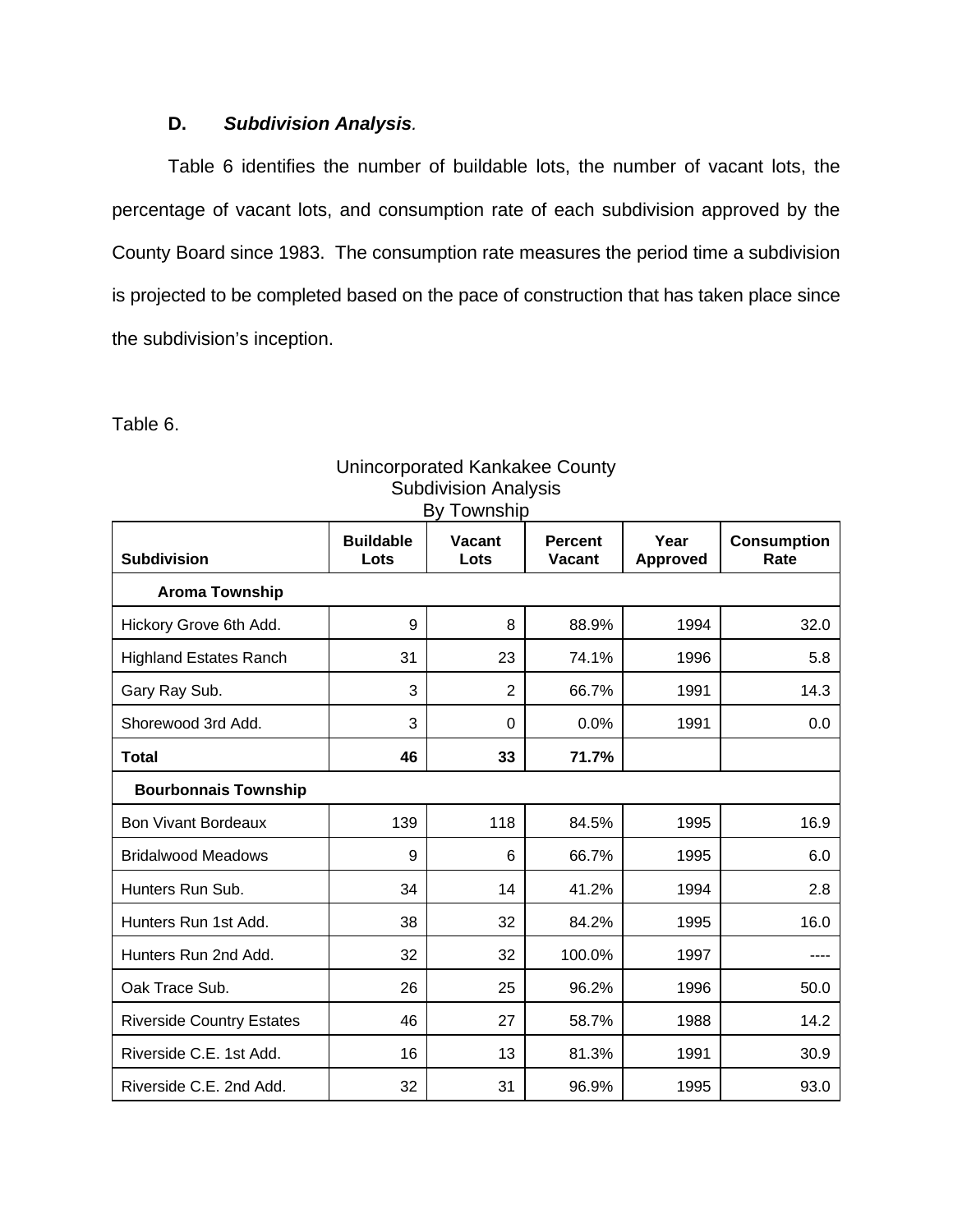| <b>Subdivision</b>            | <b>Buildable</b><br>Lots | <b>Vacant</b><br>Lots | <b>Percent</b><br><b>Vacant</b> | Year<br><b>Approved</b> | <b>Consumption</b><br>Rate |  |  |
|-------------------------------|--------------------------|-----------------------|---------------------------------|-------------------------|----------------------------|--|--|
| Bourbonnais Township, Cont'd. |                          |                       |                                 |                         |                            |  |  |
| Tribute Sub.                  | 6                        | 5                     | 83.3%                           | 1995                    | 15.0                       |  |  |
| Turnberry Sub.                | 104                      | 62                    | 59.6%                           | 1992                    | 8.9                        |  |  |
| Woodhaven Sub.                | 24                       | 23                    | 95.8%                           | 1996                    | 46.0                       |  |  |
| <b>Total</b>                  | 367                      | 270                   | 76.7%                           |                         |                            |  |  |
| <b>Ganeer Township</b>        |                          |                       |                                 |                         |                            |  |  |
| Golf View Sub.                | 11                       | $\mathbf 0$           | 0.0%                            | 1984                    | 0.0                        |  |  |
| <b>Prairie Estates</b>        | $\overline{2}$           | 0                     | 0.0%                            | 1993                    | 0.0                        |  |  |
| Trembley 1st Add.             | 10                       | $\overline{7}$        | 70.0%                           | 1994                    | 21.0                       |  |  |
| <b>Total</b>                  | 23                       | $\overline{7}$        | 30.4%                           |                         |                            |  |  |
| <b>Limestone Township</b>     |                          |                       |                                 |                         |                            |  |  |
| El Rancho 6th Add.            | $\overline{2}$           | $\mathbf 0$           | 0.0%                            | 1992                    | 0.0                        |  |  |
| El Rancho 7th Add.            | 14                       | 11                    | 78.6%                           | 1996                    | 16.5                       |  |  |
| Hawkins Grove Sub.            | 9                        | 5                     | 55.6%                           | 1995                    | 6.7                        |  |  |
| <b>Limestone Meadows</b>      | 90                       | 59                    | 65.6%                           | 1993                    | 9.5                        |  |  |
| River Bend West Sub.          | 112                      | 87                    | 77.6%                           | 1994                    | 13.9                       |  |  |
| Stone Oaks Sub.               | 13                       | 13                    | 100.0%                          | 1997                    | ----                       |  |  |
| Tanners Sub.                  | $\overline{2}$           | 0                     | 0.0%                            | 1995                    | 0.0                        |  |  |
| <b>Wedgewood Estates</b>      | 34                       | 18                    | 52.9%                           | 1991                    | 7.9                        |  |  |
| <b>Total</b>                  | 276                      | 193                   | 69.9%                           |                         |                            |  |  |
| <b>Manteno Township</b>       |                          |                       |                                 |                         |                            |  |  |
| Carroll Sub.                  | 1                        | $\mathbf 0$           | 0.0%                            | 1993                    | 0.0                        |  |  |
| Southfield Sub.               | 1                        | 0                     | 0.0%                            | 1996                    | 0.0                        |  |  |
| <b>Total</b>                  | $\mathbf 2$              | $\mathbf 0$           | $0.0\%$                         |                         |                            |  |  |
| <b>Momence Township</b>       |                          |                       |                                 |                         |                            |  |  |
| Doud Sub.                     | $\overline{2}$           | $\pmb{0}$             | 0.0%                            | 1994                    | 0.0                        |  |  |
| Garden of Eden Estates        | 10                       | 5                     | 50.0%                           | 1993                    | 5.0                        |  |  |
| Thompson Sub.                 | 1                        | $\pmb{0}$             | 0.0%                            | 1994                    | 0.0                        |  |  |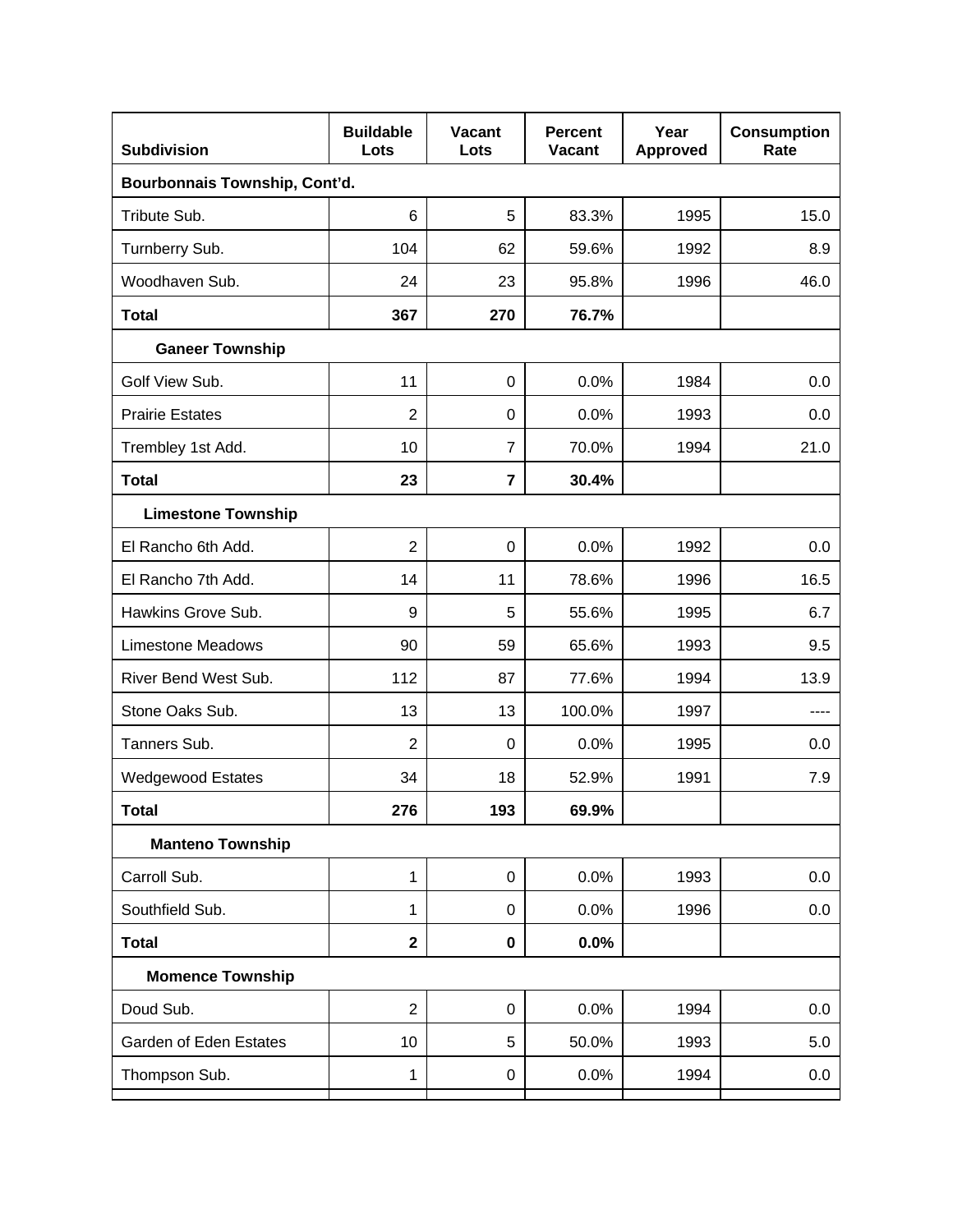| <b>Subdivision</b>         | <b>Buildable</b><br>Lots | <b>Vacant</b><br>Lots | <b>Percent</b><br><b>Vacant</b> | Year<br><b>Approved</b> | <b>Consumption</b><br>Rate |
|----------------------------|--------------------------|-----------------------|---------------------------------|-------------------------|----------------------------|
| <b>Total</b>               | 13                       | 5                     | 38.5%                           |                         |                            |
| <b>Rockville Township</b>  |                          |                       |                                 |                         |                            |
| Dennis Bringleson Sub.     | 1                        | $\overline{0}$        | 0.0%                            | 1991                    | 0.0                        |
| Grand View Sub.            | 28                       | 26                    | 92.9%                           | 1995                    | 39.4                       |
| <b>Total</b>               | 29                       | 26                    | 89.7%                           |                         |                            |
| <b>Salina Township</b>     |                          |                       |                                 |                         |                            |
| <b>Classic Landings</b>    | 3                        | $\overline{0}$        | 0.0%                            | 1992                    | 0.0                        |
| <b>Total</b>               | 3                        | $\mathbf 0$           | 0.0%                            |                         |                            |
| <b>St. Anne Township</b>   |                          |                       |                                 |                         |                            |
| Country Springs Sub.       | 5                        | 5                     | 100.0%                          | 1996                    | ----                       |
| White Oaks 1st Add.        | 9                        | 4                     | 44.4%                           | 1991                    | 5.6                        |
| <b>Total</b>               | 14                       | 9                     | 64.3%                           |                         |                            |
| <b>Sumner Township</b>     |                          |                       |                                 |                         |                            |
| 10 Acre Point Sub.         | 3                        | $\mathbf 0$           | 0.0%                            | 1996                    |                            |
| <b>Total</b>               | 3                        | $\mathbf 0$           | 0.0%                            |                         |                            |
| <b>Yellowhead Township</b> |                          |                       |                                 |                         |                            |
| Dutch Valley Country Sub.  | 13                       | 9                     | 69.2%                           | 1995                    | 6.9                        |
| Pasilas Sub.               | $\overline{2}$           | $\overline{0}$        | 0.0%                            | 1995                    | ----                       |
| <b>Total</b>               | 15                       | $\boldsymbol{9}$      | 60.0%                           |                         |                            |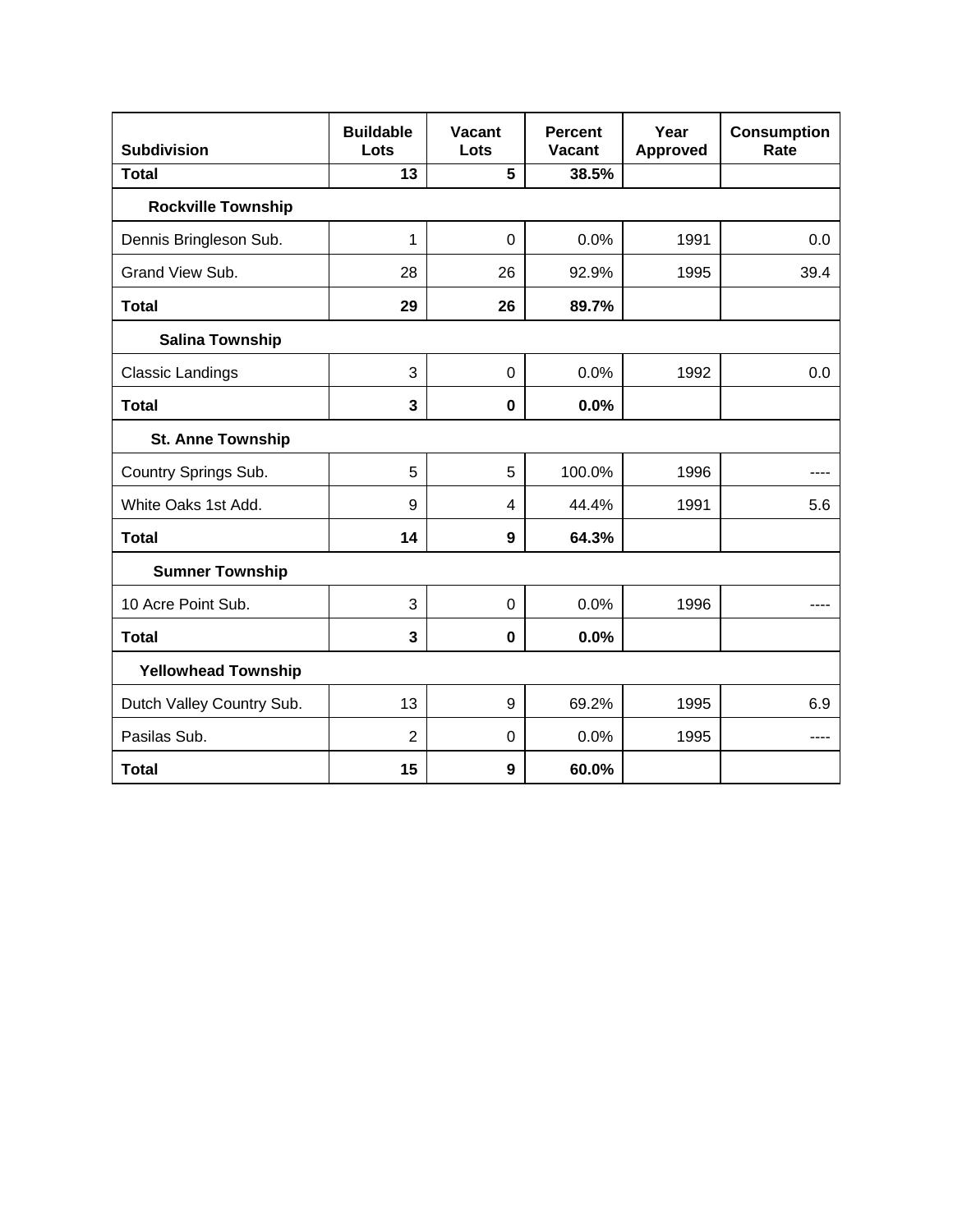#### **III. Non-Subdivision Parcels**

#### **A. 1993 Study.**

This chapter covers parcels under ten acres which are located within a subdivison (Chapter Two). A non-subdivided parcel usually consists of a two or five acre meets and bounds tract of land with frontage along a section line road.

County planning staff conducted a study in 1993 that examined the volume and availability of parcels under 10 acres in selected townships. The townships studied were Rockville, Manteno, Sumner, Yellowhead, Salina, Limestone, and Bourbonnais. Their selection was based on the fact that new housing starts were more common in these townships than in any other unincorporated region of the County.

The study concluded that 1,338 parcels under 10 acres had existed in the unicorporated areas. Table 7 lists by township the number of lots under 10 acres in 1993.

Table 7.

| <b>Township</b>    | <b>Total Parcels</b> | Percentage |
|--------------------|----------------------|------------|
| Rockville          | 216                  | 16.1%      |
| Manteno            | 112                  | 8.4%       |
| Sumner             | 125                  | 9.3%       |
| Yellowhead         | 303                  | 22.7%      |
| Salina             | 191                  | 14.3%      |
| Limestone          | 214                  | 16.0%      |
| <b>Bourbonnais</b> | 177                  | 13.2%      |
| Total              | 1,338                | 100.0%     |

Non-Subdivision Parcels - 10 Acres or Less For Selected Townships, 1993

**B. 1998 Study.**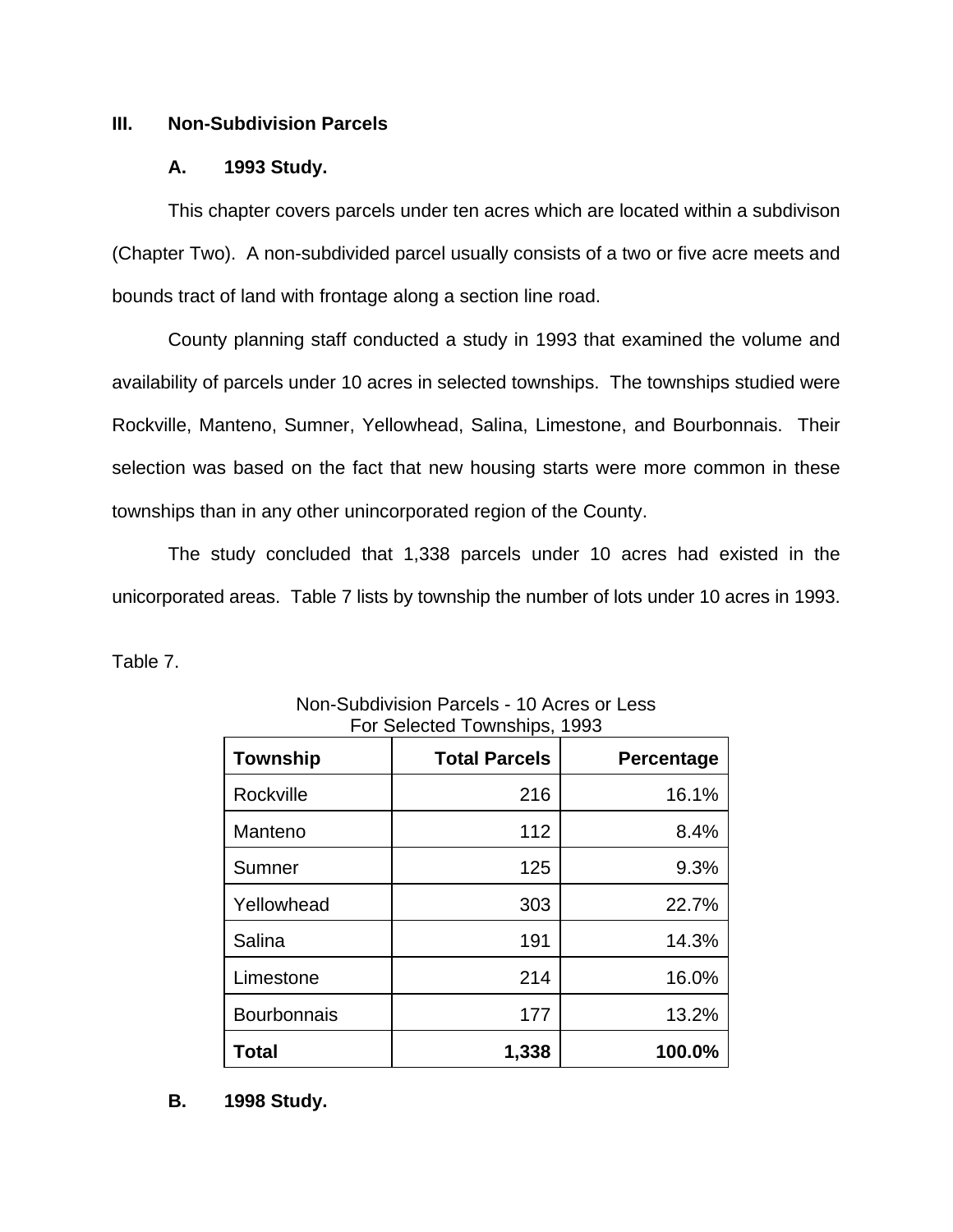A study similar to the 1993 was recently conducted which examined the present state of development in the seven selected townships. Since 1993, there were 200 new parcels under 10 acres available for contsruction. For the most part, there was an equal distribution of parcels among the township studied. Table 8 outlines parcel distribution and growth in the seven townships.

Table 8.

| Township           | 1993 Parcels | 1998 Parcels | <b>Percent Change</b> |
|--------------------|--------------|--------------|-----------------------|
| Rockville          | 216          | 253          | 17.1%                 |
| Manteno            | 112          | 159          | 42.0%                 |
| Sumner             | 125          | 155          | 24.0%                 |
| Yellowhead         | 303          | 320          | 5.6%                  |
| Salina             | 191          | 203          | 6.3%                  |
| Limestone          | 214          | 243          | 13.6%                 |
| <b>Bourbonnais</b> | 177          | 205          | 15.8%                 |
| <b>Total</b>       | 1,338        | 1,538        | 15.0%                 |

Non-Subdivision Parcels - 10 Acres or Less For Selected Townships, 1993 & 1998

There are two charts on the following page. Chart 5 ranks the 1998 distribution of parcels by township. Chart 6 identifies the unsubdivided parcel growth rate of each township between 1993 and 1998.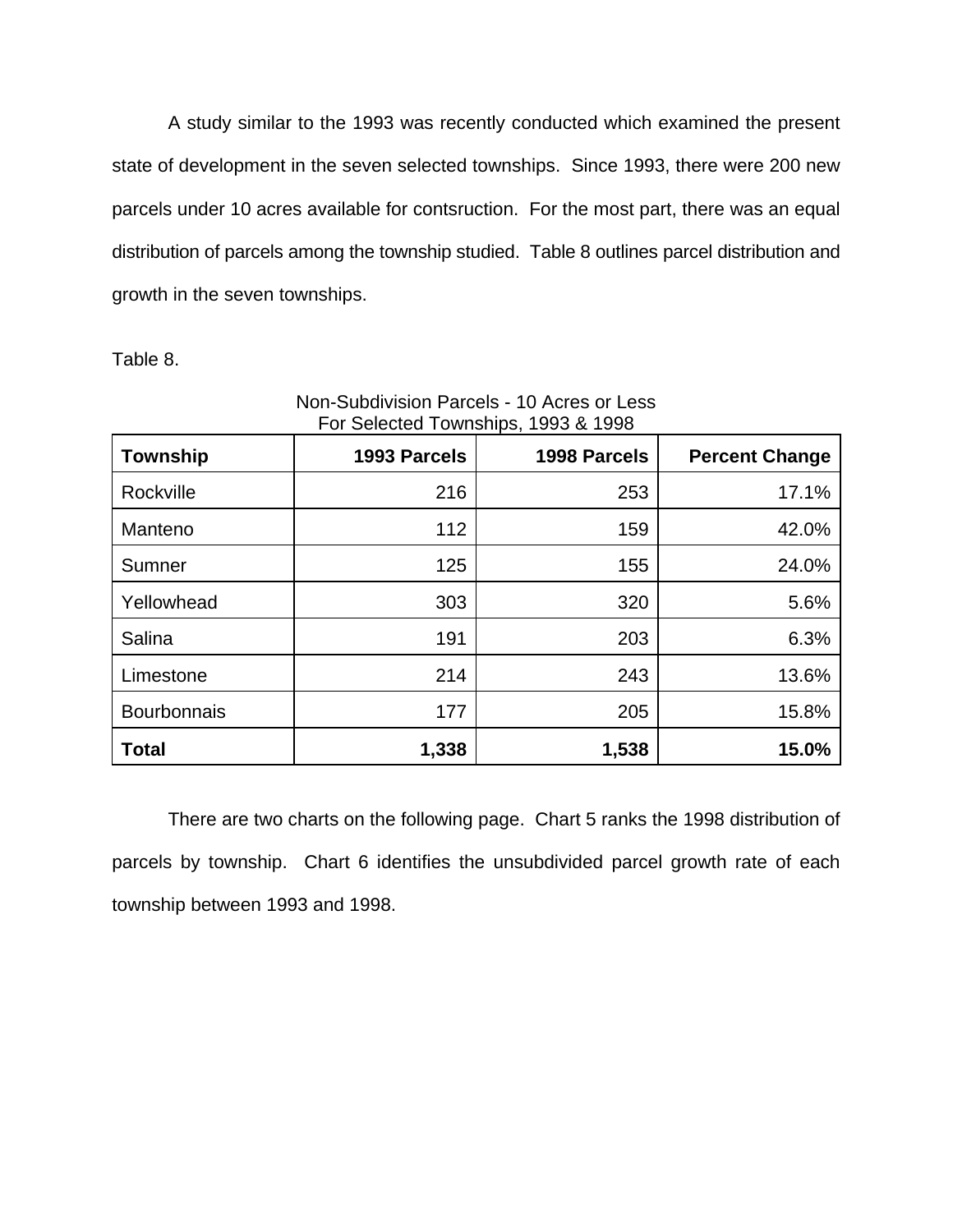



Chart 6.

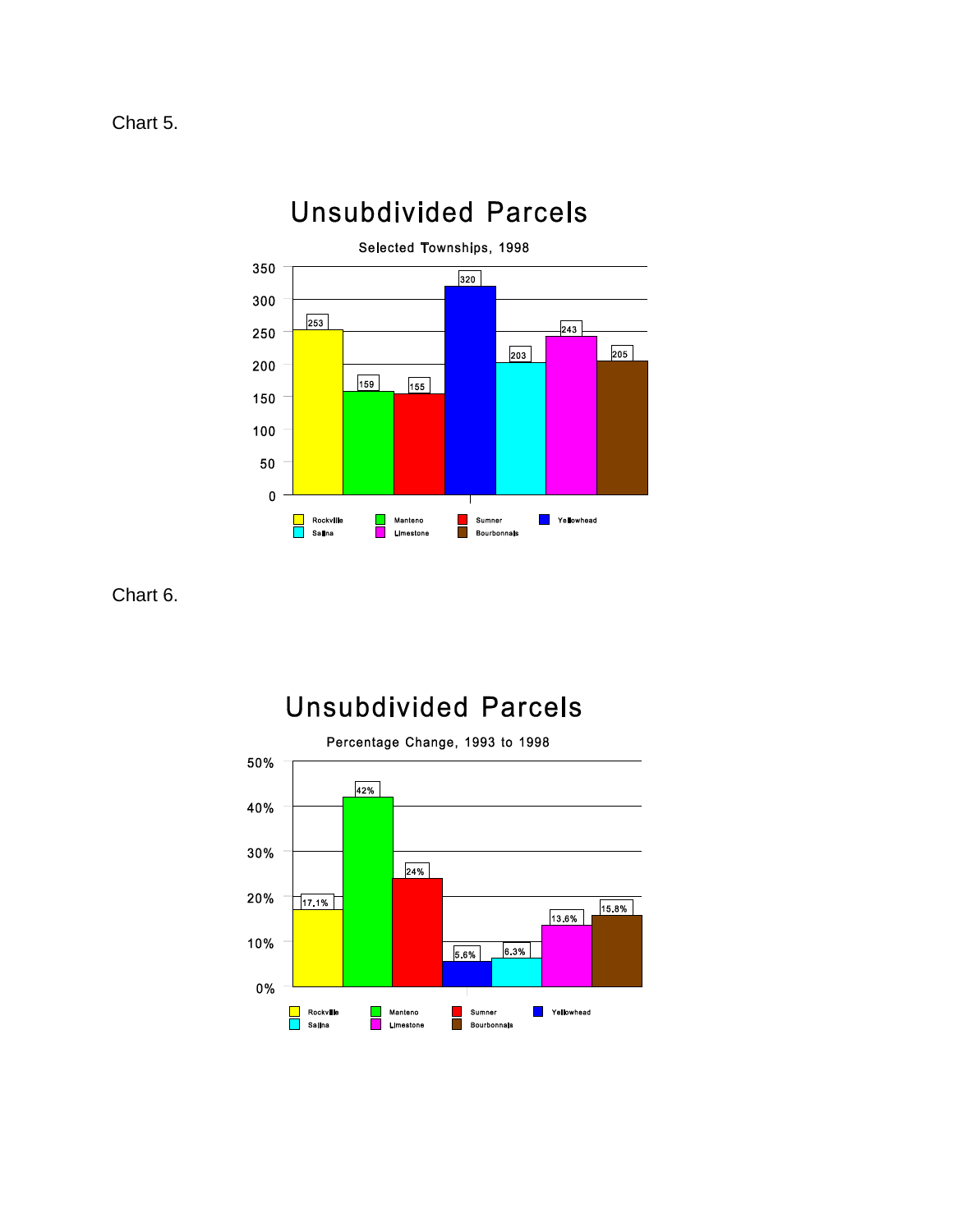*- Vacant Non-Subdivision Parcels.*

Of the 1,538 parcels located in the study area, 213, or 13.8% are vacant. This contradicts the results of Chapter Two (Subdivision Analysis) in which 72.0% of the lots created since 1983 are uninhabited. It should be indicated that the non-subdivided parcel study takes into account all parcels under 10 acres unlike the subdivision study which examined the parcels created in subdivisions developed after 1983.

Table 9 below lists the number of vacant parcels available by selected township. The two metropolitan townships of Limestone and Bourbonnais lead this catergory with over 43% of the vacant lots in their jurisdiction available in their jurisdiction.

Table 9.

| <b>Township</b>    | 1998 Parcels | <b>1998 Vacant Parcels</b> | <b>Percent Vacant</b> |
|--------------------|--------------|----------------------------|-----------------------|
| Rockville          | 253          | 25                         | 9.9%                  |
| Manteno            | 159          | 23                         | 14.5%                 |
| Sumner             | 155          | $\overline{2}$             | 1.3%                  |
| Yellowhead         | 320          | 32                         | 10.0%                 |
| Salina             | 203          | 32                         | 15.8%                 |
| Limestone          | 243          | 58                         | 23.9%                 |
| <b>Bourbonnais</b> | 205          | 41                         | 20.0%                 |
| <b>Total</b>       | 1,538        | 213                        | 13.8%                 |

Non-Subdivided Vacant Parcels - 10 Acres or Less For Selected Townships, 1998